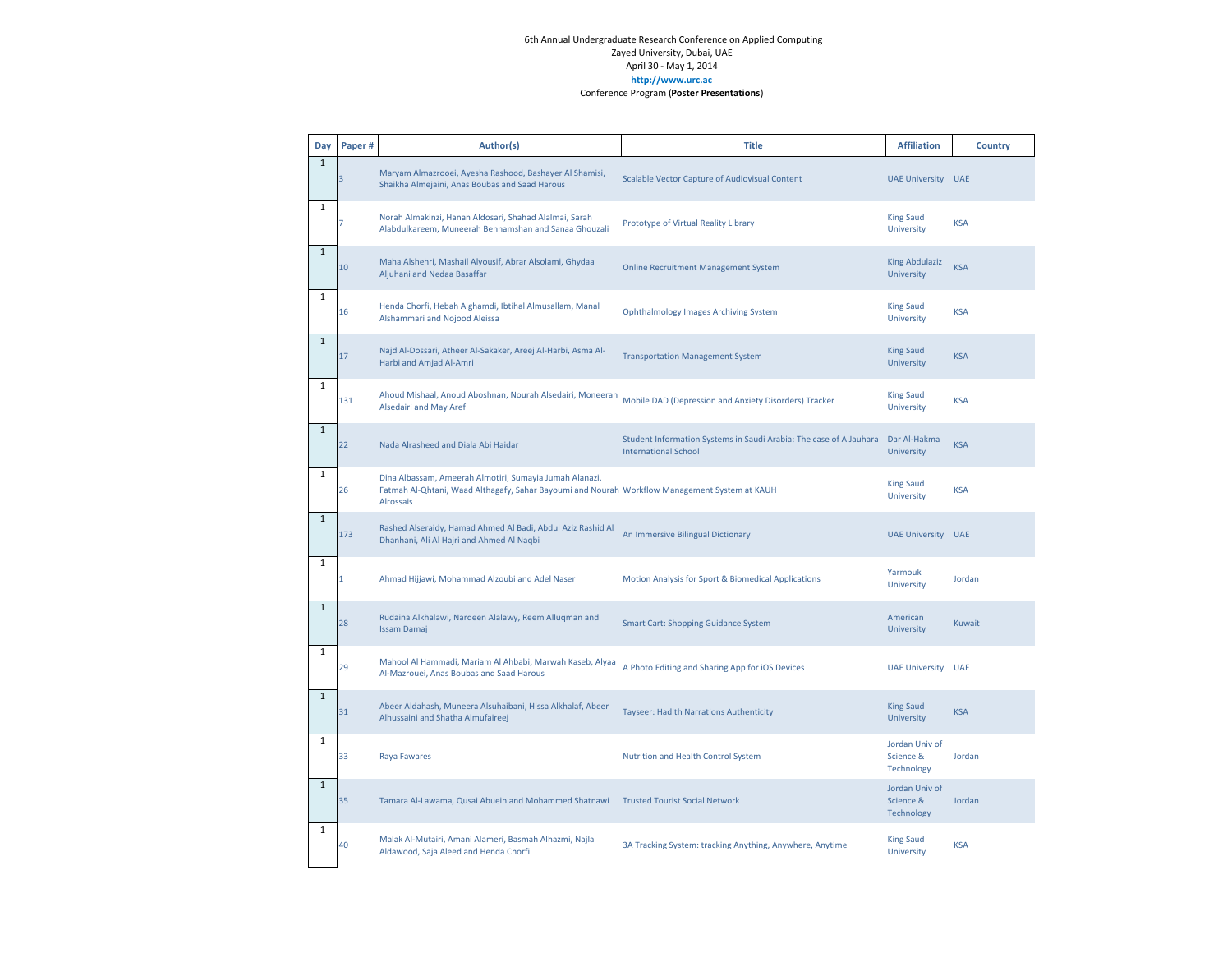| Day          | Paper# | Author(s)                                                                                                   | <b>Title</b>                                                                                                                                   | <b>Affiliation</b>                  | <b>Country</b> |
|--------------|--------|-------------------------------------------------------------------------------------------------------------|------------------------------------------------------------------------------------------------------------------------------------------------|-------------------------------------|----------------|
| $\mathbf{1}$ | 41     | Almaha Almalki, Lamia Alowain, Reem Alamer, Reem Aldera,<br>Sarah Alhozaimy and Hala Alshamlan              | DNA Microarray Gene Expression Data Analysis Tool                                                                                              | <b>King Saud</b><br>University      | <b>KSA</b>     |
| $\mathbf{1}$ | 42     | Ahmad Jamal Hariri and Abdullah Khered                                                                      | Approximate quey location in mobile computing                                                                                                  | <b>King Abdulaziz</b><br>University | <b>KSA</b>     |
| $\mathbf 1$  | 43     | Bashaier Alhusaynan, Ahood Alzahrani, Hind Alotaibi, Hadeel<br>Alremi and Abrar Alwshegri                   | <b>Arabic Text Author Verification</b>                                                                                                         | <b>King Saud</b><br>University      | <b>KSA</b>     |
| $1\,$        | 44     | <b>Hangaw Omer</b>                                                                                          | Patient monitoring system in intensive care units (ICU) using wireless Kurdistan<br>networks                                                   | University                          | Iraq           |
| $\mathbf{1}$ | 46     | Alaa Al-Orabi, Eman Almaari, Eman Al-Safi, Sumayah Bawazeer<br>and Wafa Al-Shehri                           | QuizVis: Interactive Quizzes Using Augmented Reality                                                                                           | <b>King Saud</b><br>University      | <b>KSA</b>     |
| $\mathbf{1}$ | 47     | Nourah Al-Moallem, Maha Al-Kethery, Wejdan Al-Doweesh,<br>Rana Al-Omar and Nouf Al-Saleh                    | Solving the Vehicle Routing Problem for School Buses Transportation                                                                            | <b>King Saud</b><br>University      | <b>KSA</b>     |
| $\mathbf{1}$ | 48     | Ahmed Abuelyan, Muhannad Yasir, Mohammad Hazem,<br>Hassan Shukri and Ayman Tawfik                           | <b>Wireless Pipe-Inspection Robot-Car</b>                                                                                                      | Ajman<br>University                 | <b>UAE</b>     |
| $\mathbf 1$  | 49     | Eman Alarfag, Shahad Alkahtani, Afnan Alaskar, Basmah<br>Almashari and Hanna Almashari                      | Real-Time Multimodal Biometric Authentication Web-Based<br>Application, Using Electroencephalography, Face Recognition And<br><b>SMS Token</b> | <b>King Saud</b><br>University      | <b>KSA</b>     |
| $\mathbf{1}$ | 50     | Mona Al-Shahrani, Nourah Al-Otaibi, Sara Al-Asfour, Sara Al-<br>Malq and Nadiah Al-Osaimi                   | Plagiarism Detection System For Arabic Documents                                                                                               | <b>King Saud</b><br>University      | <b>KSA</b>     |
| $1\,$        | 51     | Fatiha Bousbahi, Rawdah Abu Hashem, Bedour Al Harbi, Samira<br>Lardhi, Sihaam Alalotaibi and Shada Aladadi  | <b>Riyadh Schools Finder</b>                                                                                                                   | <b>King Saud</b><br>University      | <b>KSA</b>     |
| $\mathbf 1$  | 52     | Sadeem Bukhari, Amal Alassaf, Noura Albougami and Noura<br>Alshamri                                         | Mayfly: A social networking iPhone application for Saudi Arabia<br>focusing on events                                                          | <b>King Saud</b><br>University      | <b>KSA</b>     |
| $\mathbf{1}$ | 55     | Hussam Musaed, Ali Mushtak, Mohammad Musaed Naji,<br>Ahmed Elbur and Ayman Tawfik                           | <b>Mindwave Alert System</b>                                                                                                                   | Ajman<br>University                 | <b>UAE</b>     |
| $\mathbf{1}$ | 56     | Bashaier Almotairi, Hebah Alafary, Salma Althebiani, Samaher<br>Al-Khuzaim, Sahar Altalhi and Wafaa Shalash | <b>TAXI MANAGEMENT SYSTEM</b>                                                                                                                  | <b>King Abdulaziz</b><br>University | <b>KSA</b>     |
| $\mathbf 1$  | 57     | Wadha Al Ahbabi and Lolwa Al Muraikhi                                                                       | <b>Super Calculator</b>                                                                                                                        | Zayed University UAE                |                |
| $\mathbf 1$  | 58     | Sarah Makhashen, Bushra Bagazi, Asyah Bamaibed, Safa Abo<br>Alsrar and Khulud Alkathiri                     | <b>Mobile Vision</b>                                                                                                                           | <b>King Saud</b><br>University      | <b>KSA</b>     |
| $\mathbf{1}$ | 59     | Rasha Alharthi, Amira Bassm, Fatima Alnageeb and Rana<br>Alnofaie                                           | Lower-Limb Entertainment Physiotherapy [LEP]                                                                                                   | <b>King Saud</b><br>University      | <b>KSA</b>     |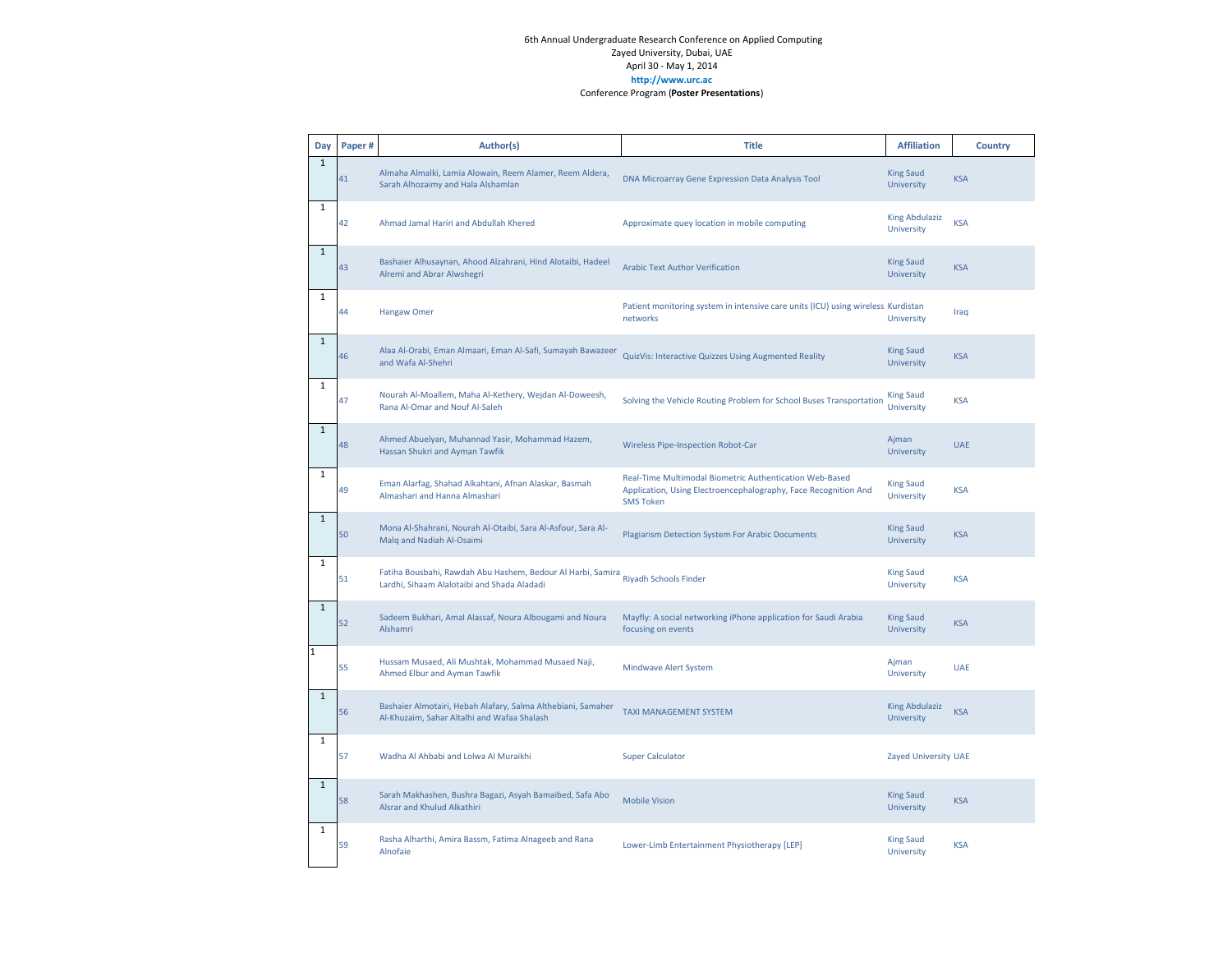| Day          | Paper# | Author(s)                                                                                                                                         | <b>Title</b>                                                                                          | <b>Affiliation</b>                        | <b>Country</b> |
|--------------|--------|---------------------------------------------------------------------------------------------------------------------------------------------------|-------------------------------------------------------------------------------------------------------|-------------------------------------------|----------------|
| $\,1\,$      | 60     | Khaled Al-Ajmi and Mohammed El-Abd                                                                                                                | Implementing the Artificial Bee Colony Algorithm on Graphic<br><b>Processing Units</b>                | American<br>University                    | Kuwait         |
| $\mathbf{1}$ | 61     | Randa Alfowzan, Amjad Alhabshan, Zaina Alshehri, Bdoor<br>Alonzi and Amal Alturiman                                                               | Towards An Object-Oriented Network Programming Language                                               | <b>Princess Nora</b><br>University        | <b>KSA</b>     |
| $\mathbf{1}$ | 63     | Zulfa Raheed and Fatmah Alyammahi                                                                                                                 | Sign-Language to Speech and Speech to Sign-Language Translator                                        | Ajman<br>University                       | <b>UAE</b>     |
| $\mathbf 1$  | 64     | Setah Alotaibi, Reem Algahtani, Razan Alajrafi and Mona<br>Alkhattabi                                                                             | Dysgraphia                                                                                            | Imam University KSA                       |                |
| $\mathbf{1}$ | 65     | Mohammad Al-A'Abed                                                                                                                                | <b>Impact of New Technologies in Medical Applications</b>                                             | Jordan Univ of<br>Science &<br>Technology | Jordan         |
| $\mathbf 1$  | 66     | Bashair Barsheed, Rana Alshehri, Rayana Albasarah, Mariam<br>Alomari and Waad Alharbi                                                             | <b>Car Inspection System</b>                                                                          | <b>King Abdulaziz</b><br>University       | <b>KSA</b>     |
| $\mathbf 1$  | 67     | Boshra Alsuhaibani, Wafa Albabtain and Hadeel Alsowilmi                                                                                           | Broadcasting Tweets on LED using Raspberry Pi (BTLRP)                                                 | Imam University KSA                       |                |
| $1\,$        | 68     | Suzan Sadek, Alaa Al Sayed, Asmaa Ahmed, Shahad Hakeem<br>and Lana Al Sabban                                                                      | SHEFA'A: Unified Patient Medical Record                                                               | <b>King Abdulaziz</b><br>University       | <b>KSA</b>     |
| $\mathbf 1$  | 69     | Dana Barradah, Alanoud Alsedairi, Reem Alshmass, Sarah Alarifi 2M Budget: My Mobile Budget<br>and Waad Almeshary                                  |                                                                                                       | <b>King Saud</b><br>University            | <b>KSA</b>     |
| $1\,$        | 71     | Hana Almehmadi                                                                                                                                    | <b>SMT</b> smart meeting table                                                                        | <b>King Abdulaziz</b><br>University       | <b>KSA</b>     |
| $\mathbf 1$  | 72     | Ghazal Torjoman, Yosra Alghamdi, Maha Algarni, Fawzya<br>Almalki and Haya Alsulami                                                                | Khatebni: An Android Application for Translate the Spoken Language King Abdulaziz<br>to Sign Language | University                                | <b>KSA</b>     |
| $\mathbf 1$  | 73     | Amani Aldahiri, Hanin Alkhatabi, Lujain Mulla and Hala Alonezi Hyperthermia Alarm for Children in Cars                                            |                                                                                                       | <b>King Abdulaziz</b><br>University       | <b>KSA</b>     |
| $\mathbf{1}$ | 74     | Albatool Alrumaih, Hajar Alabdulrahman, Hind Bin Ajlan, Mona<br>Ziada and Rawan Almohimeed                                                        | iMom2B: Pregnancy Remote Monitoring System                                                            | <b>King Saud</b><br>University            | <b>KSA</b>     |
| $\mathbf{1}$ | 75     | Bayan Yahya Shrahili, Wafaa Moheb Shalash, Aishah Ali Alawi,<br>Mashael Abdrabu Al-Muzeni, Nada Hussain Al-Qahtani and<br>Salha Hassan Al-Behairi | A Mobile Application for Controlling Domestic Gas Cylinders<br>Remotely                               | <b>King Abdulaziz</b><br>University       | <b>KSA</b>     |
| $\mathbf{1}$ | 76     | Layla Shami, Alaa Al-Showaish, Sara Alsanad, Amal Ahmad,<br>Njood Altuwaim and Marwah Almujiesh                                                   | <b>Beauty Centers Guide</b>                                                                           | <b>King Saud</b><br>University            | <b>KSA</b>     |
| $1\,$        | 77     | Sara Al-Matrafi, Doaa Alsefri, Nora Sait and Hadeel Beema                                                                                         | <b>Smarty Speech Application For Children</b>                                                         | <b>King Abdulaziz</b><br>University       | <b>KSA</b>     |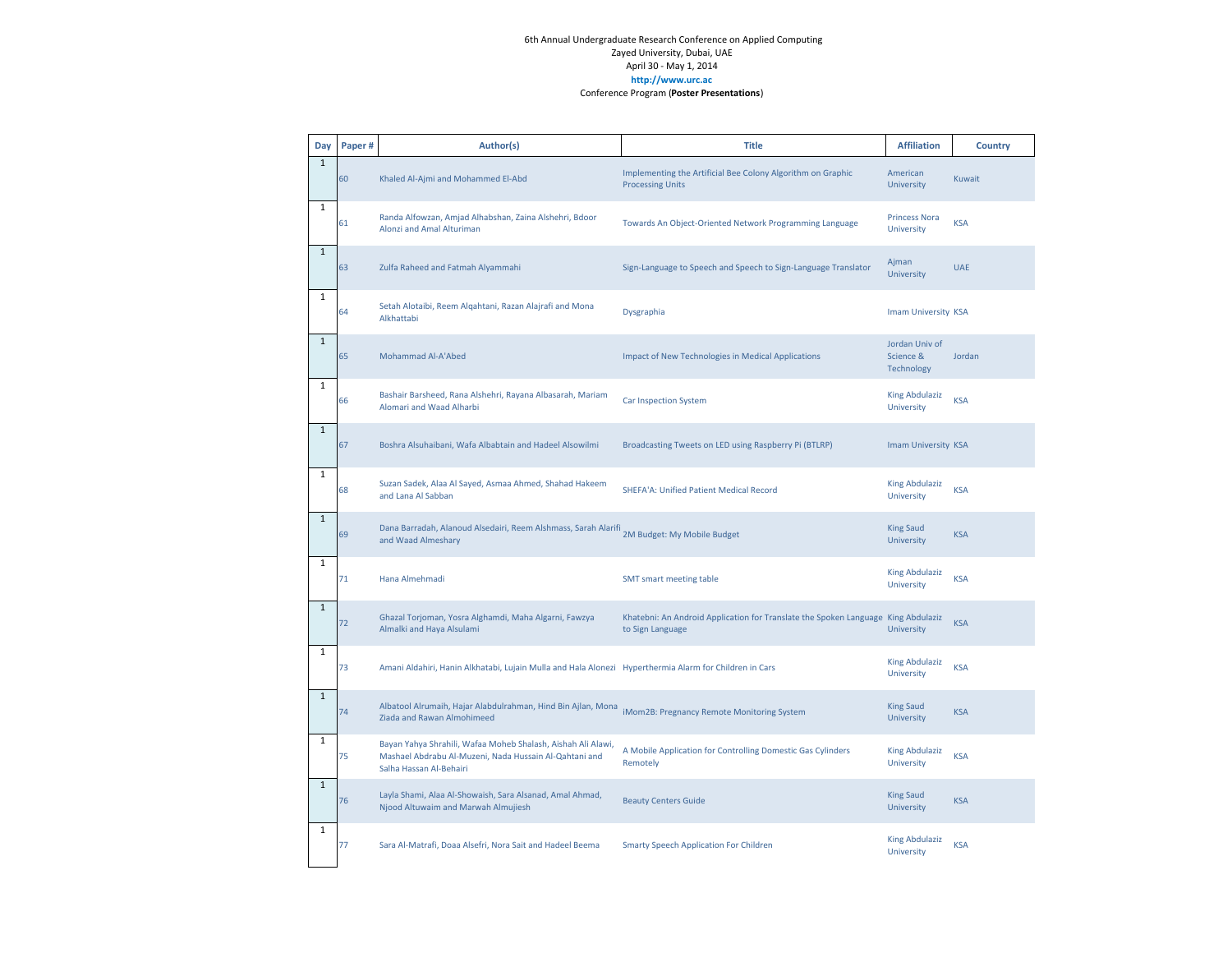| Day            | Paper# | Author(s)                                                                                                                                                                        | <b>Title</b>                                                                                                                                                 | <b>Affiliation</b>                        | <b>Country</b> |
|----------------|--------|----------------------------------------------------------------------------------------------------------------------------------------------------------------------------------|--------------------------------------------------------------------------------------------------------------------------------------------------------------|-------------------------------------------|----------------|
| $\mathbf{1}$   | 78     | Al-Mahmoud, Ebdaa Al-Shammiry and Hailah Alballaa                                                                                                                                | Ohoud Baduhdooh, Fatimah Ahmad, Sameerah Bizar, Khawlah My Informative (MI): A Location-Based Information Provider for the King Saud<br><b>Sacred Mosque</b> | <b>University</b>                         | <b>KSA</b>     |
| $\mathbf 1$    | 79     | Hind Hamdi, Galia Algarni, Sarah Alshihry, Wejdan Wajdi and<br>Manal Almarwani                                                                                                   | <b>Child Tracker System</b>                                                                                                                                  | <b>King Abdulaziz</b><br>University       | <b>KSA</b>     |
| $\mathbf{1}$   | 80     | Rawan Alhasani, Sarah Almansour, Wejdan Altamimi, Monerah<br>Alawadh and Yasmeen Altujjar                                                                                        | Itgan: A mobile-based assistant for mastering Quran memorization                                                                                             | <b>King Saud</b><br><b>University</b>     | <b>KSA</b>     |
| $\mathbf{1}$   | 81     | Hend Alzahrani and Lamiaa Ibrahim                                                                                                                                                | Arwa Alsahli, Kawther Taleb, Atheer Bahran, Fatimah Alzahrani, Using Mobile Platform to Detect and alertness of Driver Fatigue                               | <b>King Abdulaziz</b><br>University       | <b>KSA</b>     |
| $\mathbf 1$    | 83     | Nehaya Abu Dames, Amani Al-Rjelat, Walaa Al-Radaideh, Qusai<br>Abuein and Mohammed Shatnawi                                                                                      | Family Tree Structure-Based Healthcare Application                                                                                                           | Jordan Univ of<br>Science &<br>Technology | Jordan         |
| $\mathbf{1}$   | 84     | Al-Batool Al-Amri, Muna Tammar, Nadia Alsulami, Farah<br>Alghamdi and Kawthar Al-Harbi                                                                                           | University Network for Scientific Researchers                                                                                                                | <b>King Abdulaziz</b><br>University       | <b>KSA</b>     |
| $\mathbf{1}$   | 88     | Aeshah Alabdullatif, Hessah Alyahya, Ikhlas Alrashoud, Noura<br>Alsahly and Wijdan Albadr                                                                                        | <b>Math Assistant</b>                                                                                                                                        | <b>King Saud</b><br>University            | <b>KSA</b>     |
| $\mathbf{1}$   | 89     | Omar Majid, Samia Mahil and Samir Tozin                                                                                                                                          | Visual Search Algorithims Using Correlation and Feature Extraction<br><b>Techniques</b>                                                                      | Ajman<br>University                       | <b>UAE</b>     |
| $\mathbf{1}$   | 90     | Abrar Mohamed Khameis Hammoudi, Shaikhah Saeed Rashed<br>Ali Alhefiti, Ali Abou-Elnour, Musaab Hasan and Mohamad<br>Rehan Seddiqi                                                | Smart Home Energy Management System for Optimal Scheduling of<br>Home Appliances in UAE                                                                      | Ajman<br>University                       | <b>UAE</b>     |
| $\mathbf 1$    | 92     | Hadeel Ghwati, Malak Alkordi, Hadeel Marghlany, Alhanouf<br>Aljehani and Amal Alamri                                                                                             | Shopping mall guidance using IPS (indoor positioning system)                                                                                                 | <b>King Abdulaziz</b><br>University       | <b>KSA</b>     |
| $\mathbf{1}$   | 94     | Buthaina Al Katheeri, Saeeda Ahmed and Mariam Al Hammadi My Vacation                                                                                                             |                                                                                                                                                              | Zayed University UAE                      |                |
| $\mathbf{1}$   | 96     | Mona Addweesh, Saja Alayadhi and Huda Babaeer                                                                                                                                    | Help Application: Emergency and Volunteering Application                                                                                                     | Imam University KSA                       |                |
| $\overline{2}$ | 86     | <b>Omar Labban</b>                                                                                                                                                               | The Design and Optimization of USV Hydrofoils using CFD                                                                                                      | American<br>University in<br>Dubai        | <b>UAE</b>     |
| $\overline{2}$ | 97     | Mai Abdullah Al-Mutairi, Ghaida Yousef Alsuwailem, Sahar<br>Nasser Al-Qahtani, Russia Abdullah Al-Harbi and Jawaher Awad Instaphosaic : Mobile Photomosaic generator<br>Al-Harbi |                                                                                                                                                              | <b>King Saud</b><br>University            | <b>KSA</b>     |
| $\overline{2}$ | 98     | Wejdan Babatain, Amal Alghamdi, Hatoon Gashlan and Heba<br>Othman                                                                                                                | <b>Educational Application using Augmented Reality Technique</b>                                                                                             | <b>King Abdulaziz</b><br>University       | <b>KSA</b>     |
| $\overline{2}$ | 102    | Ghaidaa Mutahar, Manal Alharthi, Maha Alzahrani, Sarah<br>Alshagadli and Ohood Alshehab                                                                                          | <b>Advising System</b>                                                                                                                                       | <b>King Abdulaziz</b><br>University       | <b>KSA</b>     |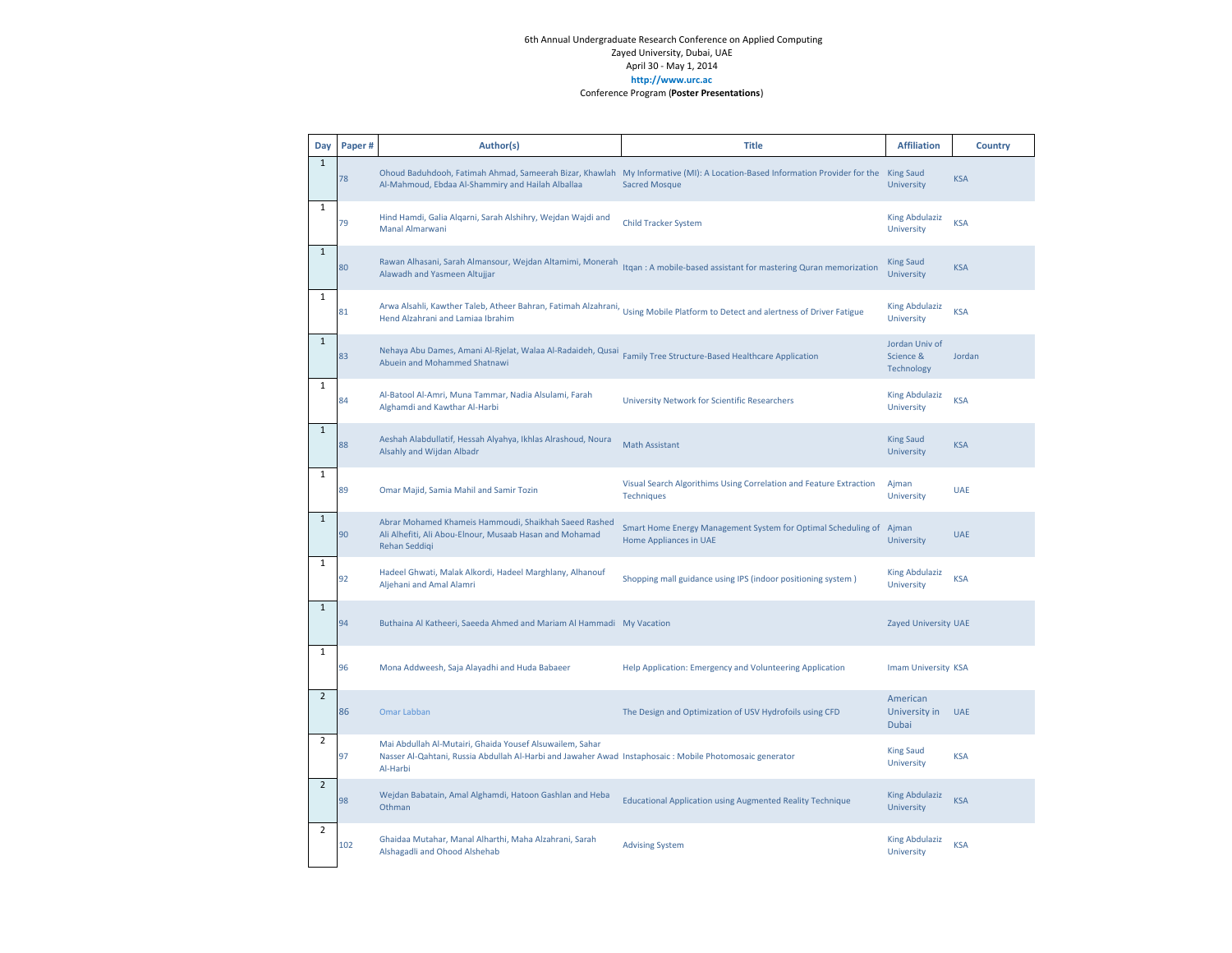| Day            | Paper# | Author(s)                                                                                                                                                        | <b>Title</b>                                                                                                                                              | <b>Affiliation</b>                         | Country    |
|----------------|--------|------------------------------------------------------------------------------------------------------------------------------------------------------------------|-----------------------------------------------------------------------------------------------------------------------------------------------------------|--------------------------------------------|------------|
| $\overline{2}$ | 103    | Salima Salim Al-Sawai and Faizal Hajamohideen                                                                                                                    | Motion Detection and Image/Video Recording of Wireless IP Camera<br>for Home Security Using Mobile Application                                            | <b>Sohar College</b>                       | Oman       |
| $\overline{2}$ | 105    | Fatima Al Muhairi, Al Reem Al Kaabi, Reem Al Qamzi, Reem Al<br>Ahbabi and Muna Al Kaabi                                                                          | Development of smile radar-Evaluation of emotion priming on<br>driving behaviors                                                                          | <b>UAE University UAE</b>                  |            |
| $\overline{2}$ | 106    | Dhiya Hamed Al Saqri, Safaa Al Alawi, Qasim Al-Mamari and<br>Faizal Hajamohideen                                                                                 | QR Code Notification Calendar                                                                                                                             | <b>Sohar College</b>                       | Oman       |
| 2              | 107    | Shabaz Ali and Alan Aziz                                                                                                                                         | Real time Update Dynamic Advertising Banners                                                                                                              | Kurdistan<br>University                    | Iraq       |
| $\overline{2}$ | 108    | Abeer Alshamrani, Haifaa Alzahrani, Jawaher Alzahrani, Hanan<br>Algarni and Mariam Almotairi                                                                     | PRERO: an Educational Programming Application for Kids                                                                                                    | <b>King Abdulaziz</b><br>University        | <b>KSA</b> |
| $\overline{2}$ | 109    | Arwa Alhussain, Ghaida Alanazi, Raghdah Wali, Alhanoof<br>Alduailej, Anwar Alrogi and Sarah Alahmari                                                             | Introducing Dynamic Time Warping Algorithm to Activity Recognition King Saud<br>in an Android Game Application                                            | University                                 | <b>KSA</b> |
| $\overline{2}$ | 110    | Asma Al-Otaibi, Albatool Alhawas, Ebtesam Bufleh, Arwa Al-<br>Razoog and Bayan Boreggah                                                                          | Utilizing Gesture Based Computing in Education: The Case of<br><b>Chemistry Virtual Laboratory</b>                                                        | <b>King Saud</b><br>University             | <b>KSA</b> |
| $\overline{2}$ | 112    | Amal Alhomrani, Nada Al-Deraywish and Ashjan Alqahtani                                                                                                           | <b>FreeCom Mobile Application</b>                                                                                                                         | Imam University KSA                        |            |
| $\overline{2}$ | 113    | <b>Shaho Mohammed</b>                                                                                                                                            | Live tracking vehicle via Arduino                                                                                                                         | Kurdistan<br>University                    | Iraq       |
| $\overline{2}$ | 114    | Ala'A Tounsi, Eman Al-Ghamdi, Maryam Kadi and Shatha Al-<br>Harthy                                                                                               | Al-Haram Guide Application: A Mobile Application That Serve As an<br>Always-On Guide.                                                                     | <b>King Abdulaziz</b><br>University        | <b>KSA</b> |
| $\overline{2}$ | 116    | Waad Aledainy, Samar Mahrous, Dalal Batran and Abrar Al<br>Fashkhi                                                                                               | Accessing Mobile phones using Iris Recognition                                                                                                            | <b>King Abdulaziz</b><br><b>University</b> | <b>KSA</b> |
| $\overline{2}$ | 117    | Ahmed Thabet, Saleh Helmy Abdelaziz Ibrahim, Yanal Kashef<br>Kamal Alshaban, Yousef Mohammed Haddad, Musaab Hasan,<br>Mohammad Rehan Sedikki and Ali Abou-Elnour | Integrated Smart System for Efficient Energy Management in<br><b>Standalone Renewable Energy Systems</b>                                                  | Ajman<br>University                        | <b>UAE</b> |
| $\overline{2}$ | 118    | Aisha Rashid Ali, Amna Abdullah Almadhani, Asmaa Ismael<br>Abdallah Ali, Musaab Hasan, Mohammad Rehan Seddiki and Ali<br>Abou-Elnour                             | Mobile Healthcare: A Wireless Healthcare Monitoring System Using<br><b>Smart Mobile Devices</b>                                                           | Ajman<br>University                        | <b>UAE</b> |
| $\overline{2}$ | 119    | Elnour                                                                                                                                                           | Muna Dahir Ali Yusuf, Salma Mohammed Ghanim and Ali Abou- Design and Implementation of an Efficient Renewable Energy Water Ajman<br><b>Pumping System</b> | University                                 | <b>UAE</b> |
| $\overline{2}$ | 122    | Jaafar Masadeh and Omar Al Bannai                                                                                                                                | My Doctor: An easy and simple way to find your health service<br>provider                                                                                 | Zayed University UAE                       |            |
| $\overline{2}$ | 123    | Omar Saeed, Youssef Alnajjar, Mohammad Noor, Hazem Al<br>Sarhan, Noor Ali and Mustahsan Mir                                                                      | Brain-Computer Interface for Controlling Wheelchair of Quadriplegia Ajman<br><b>Patients</b>                                                              | University                                 | <b>UAE</b> |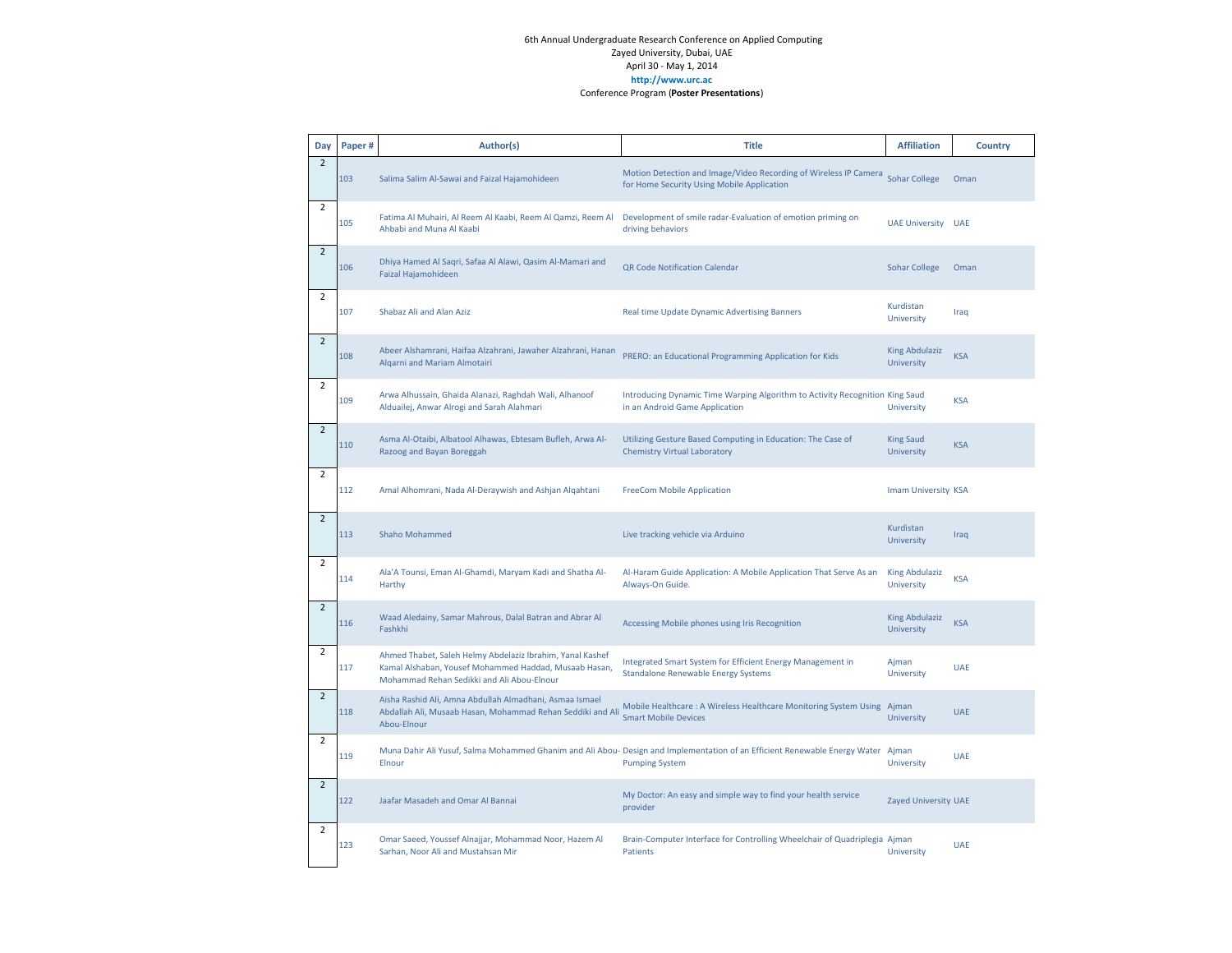| Day            | Paper# | Author(s)                                                                                          | <b>Title</b>                                                                                | <b>Affiliation</b>                        | Country    |
|----------------|--------|----------------------------------------------------------------------------------------------------|---------------------------------------------------------------------------------------------|-------------------------------------------|------------|
| $\overline{2}$ | 125    | Samirah Nasser, Sarah Al-Qahtani, Shoog Al-Otaibi, Ohoud Al-<br>Shenify and Nouf Al-Sloom          | E-Vote System, An Interactive Classroom                                                     | <b>King Saud</b><br>University            | <b>KSA</b> |
| $\overline{2}$ | 126    | Zain Halloush, Mohammed Shatnawi and Qusai Abu-Ein                                                 | <b>Health Social Network (HSN)</b>                                                          | Jordan Univ of<br>Science &<br>Technology | Jordan     |
| $\overline{2}$ | 127    | Munira Algahtani, Njoud Alobaid and Tagreed Algarni                                                | <b>Medical Smart Card</b>                                                                   | Imam University KSA                       |            |
| $\overline{2}$ | 128    | Fadwa Al-Mansour, Norah Al-Showiman, Nada Al-Sowaygh,<br>Kholoud Al-Huhidan and Atheer Al-Nghamshy | Virtual Lost and Found Box                                                                  | <b>King Saud</b><br>University            | <b>KSA</b> |
| $\overline{2}$ | 21     | <b>Reem Alamer</b>                                                                                 | Usability Evaluation of Arabic Mathematical Educational Mobile<br>Applications              | <b>King Saud</b><br>University            | <b>KSA</b> |
| $\overline{2}$ | 132    | Ahmed Al-Gindy, Jehad Alnihoud, Riham Saad and Khaled<br>Soliman                                   | Global Village e-Rental System                                                              | Computer<br>College                       | <b>UAE</b> |
| $\overline{2}$ | 133    | Doaa Hakami, Sua'Ad Alain, Afnan Al-Drees, Lamyaa Al-<br>Tuwairqi and Rasha Al-Qahtani             | CCIS-R: College of Computer and Information Sciences Academic<br><b>Research Repository</b> | <b>King Saud</b><br>University            | <b>KSA</b> |
| $\overline{2}$ | 134    | Ahmed Al-Gindy and Amal Al Johari                                                                  | <b>Automated Parking System</b>                                                             | Computer<br>College                       | <b>UAE</b> |
| $\overline{2}$ | 135    | <b>Ahmed Montaser</b>                                                                              | Code Smart "Web Intelligence"                                                               | <b>British</b><br>University              | Egypt      |
| $\overline{2}$ | 136    | Ala' Alshrouf, Dalya Ali, Iyad Jafar and Ghazi Al-Sukkar                                           | <b>Augmented Reality Piano</b>                                                              | University of<br>Jordan                   | Jordan     |
| $\overline{2}$ | 137    | <b>Mohamed Elabd</b>                                                                               | The E-Announcement                                                                          | <b>British</b><br>University              | Egypt      |
| $\overline{2}$ | 138    | <b>Michael Mansour</b>                                                                             | <b>French Class</b>                                                                         | <b>British</b><br>University              | Egypt      |
| $\overline{2}$ | 139    | Salah Eldin Qatamesh                                                                               | Mobile controlled bomb detection robot                                                      | <b>British</b><br>University              | Egypt      |
| $\overline{2}$ | 141    | Anas Baghajati, Lahouari Ghouti, Imran Khan and Tarek<br>Sheltami                                  | Developing Interactive Applications for Autistic Children Using<br><b>Humanoid Robots</b>   | <b>KFUPM</b>                              | <b>KSA</b> |
| $\overline{2}$ | 142    | Saeed Al Mazrouei, Ahmed Al Jasmi and James Carmichael                                             | An Academic Planner Mobile Application                                                      | AlGhurair<br>University                   | <b>UAE</b> |
| $\overline{2}$ | 143    | Aysha Al Neyadi, Fatima Hilal and Mohammad Laghari                                                 | <b>Course Planning System</b>                                                               | <b>UAE University</b>                     | <b>UAE</b> |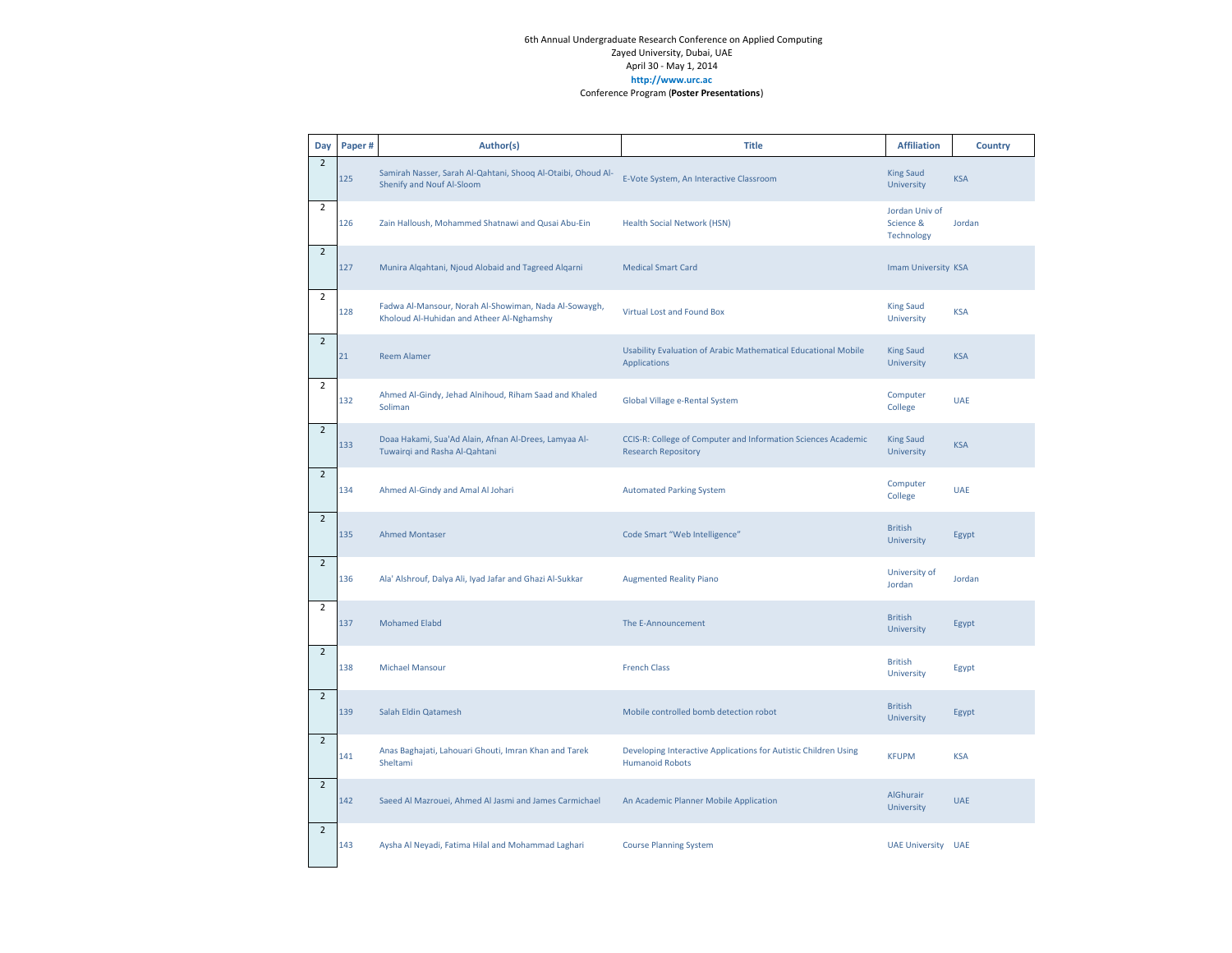| Day            | Paper# | Author(s)                                                                                                                                         | <b>Title</b>                                                                                             | <b>Affiliation</b>                        | Country    |
|----------------|--------|---------------------------------------------------------------------------------------------------------------------------------------------------|----------------------------------------------------------------------------------------------------------|-------------------------------------------|------------|
| $\overline{2}$ | 144    | Ali Alhammadi, Mahmood Redha, Khaled Aldhahri and Abdulla<br>Al Tenaiji                                                                           | <b>Smart Mobile Assisted Parking System (SMAPS)</b>                                                      | Khalifa<br>University                     | <b>UAE</b> |
| $\overline{2}$ | 145    | Schuan Wallaschi and Nawzad Al-Salihi                                                                                                             | Universal Robotic Expedition Radio Controlled Car                                                        | Kurdistan<br>University                   | Iraq       |
| $\overline{2}$ | 146    | Mohammed Almodawah and Mohammed Misbhauddin                                                                                                       | Multi-level Encryption Algorithm with Key Strength Detection                                             | <b>King Faisal</b><br>University          | <b>KSA</b> |
| $\overline{2}$ | 147    | Hamza Al-Kharousi, Suleiman Al-Mamari and Faizal<br>Hajamohideen                                                                                  | Smart Irrigation Control Application for Farmers                                                         | <b>Sohar College</b>                      | Oman       |
| $\overline{2}$ | 148    | Ashraf Khalil, Hassan Mousa and Yaser Othman                                                                                                      | Hafez: A mobile app to reward and promote safe driving                                                   | Abu Dhabi<br>University                   | <b>UAE</b> |
| $\overline{2}$ | 149    | Nashwa Al Hammadi, Sara Al Baloushi, Sara Al Jneibi, Iman Al<br>Sumahi and Hamda Al Breiki                                                        | Tawajdi                                                                                                  | <b>Higher College</b><br>of Technology    | <b>UAE</b> |
| $\overline{2}$ | 151    | Anood Al Marzooqi, Anood Al Menhali, Bashayer Al Daghari,<br>Fatima Al Zaabi, Shaima Abdo and Hamda Al Breiki                                     | Zakati - Smart Solution for Zakat Fund                                                                   | <b>Higher College</b><br>of Technology    | <b>UAE</b> |
| $\overline{2}$ | 152    | Peter Antoun, Abdelrahman Al-Khayarin and Mohammed Al-<br>Qahtani                                                                                 | IDE for mLearning Object Creation & Delivery                                                             | <b>Qatar University Qatar</b>             |            |
| $\overline{2}$ | 153    | Iman Al Sumahi, Sara Al Jneibi, Amani Al Ameri, Fatima Al Ameri<br>Scan Dictionary<br>and Hamda Al Breiki                                         |                                                                                                          | <b>Higher College</b><br>of Technology    | <b>UAE</b> |
| $\overline{2}$ | 154    | Saleh Albannay and Misbhauddin Mohammed                                                                                                           | Cloud-Compose: A User-Edited Book Library                                                                | <b>King Faisal</b><br>University          | <b>KSA</b> |
| $\overline{2}$ | 155    | Arifa Al-Haj Ali and Mahmoud Al-Ayyoub                                                                                                            | Automatic Diagnosis of Prostate Cancer from Microscopic Images                                           | Jordan Univ of<br>Science &<br>Technology | Jordan     |
| $\overline{2}$ | 157    | Haifa Musleh, Saba'A Al-Qaisi and Mahmoud Al-Ayyoub                                                                                               | Very Fast Food Delivery for Restaurant Chains                                                            | Jordan Univ of<br>Science &<br>Technology | Jordan     |
| $\overline{2}$ | 75     | Bayan Yahya Shrahili, Wafaa Moheb Shalash, Aishah Ali Alawi,<br>Mashael Abdrabu Al-Muzeni, Nada Hussain Al-Qahtani and<br>Salha Hassan Al-Behairi | A Mobile Application for Controlling Domestic Gas Cylinders<br>Remotely                                  | <b>King Abdulaziz</b><br>University       | <b>KSA</b> |
| $\overline{2}$ | 159    | Waad Alnejaimi, Farah Shihata, Shatha Almutairi and Afnan<br>Alsulami                                                                             | Xbox Game for Nutritional hearing: Using speech detection to<br>strengthen hearing and speaking language | <b>King Abdulaziz</b><br>University       | <b>KSA</b> |
| $\overline{2}$ | 160    | Mohamed Hassan, Abdalla Mohamed, Obaid Salem Bin<br><b>Ghelaita and Kahtan Aziz</b>                                                               | Vernam Cipher's Mobile Application                                                                       | AlGhurair<br>University                   | <b>UAE</b> |
| $\overline{2}$ | 161    | Omar Mohamed, Salim Dahmani and Saif Al Mehrizi                                                                                                   | Fall Detection System for Elderly Care                                                                   | Khalifa<br>University                     | <b>UAE</b> |